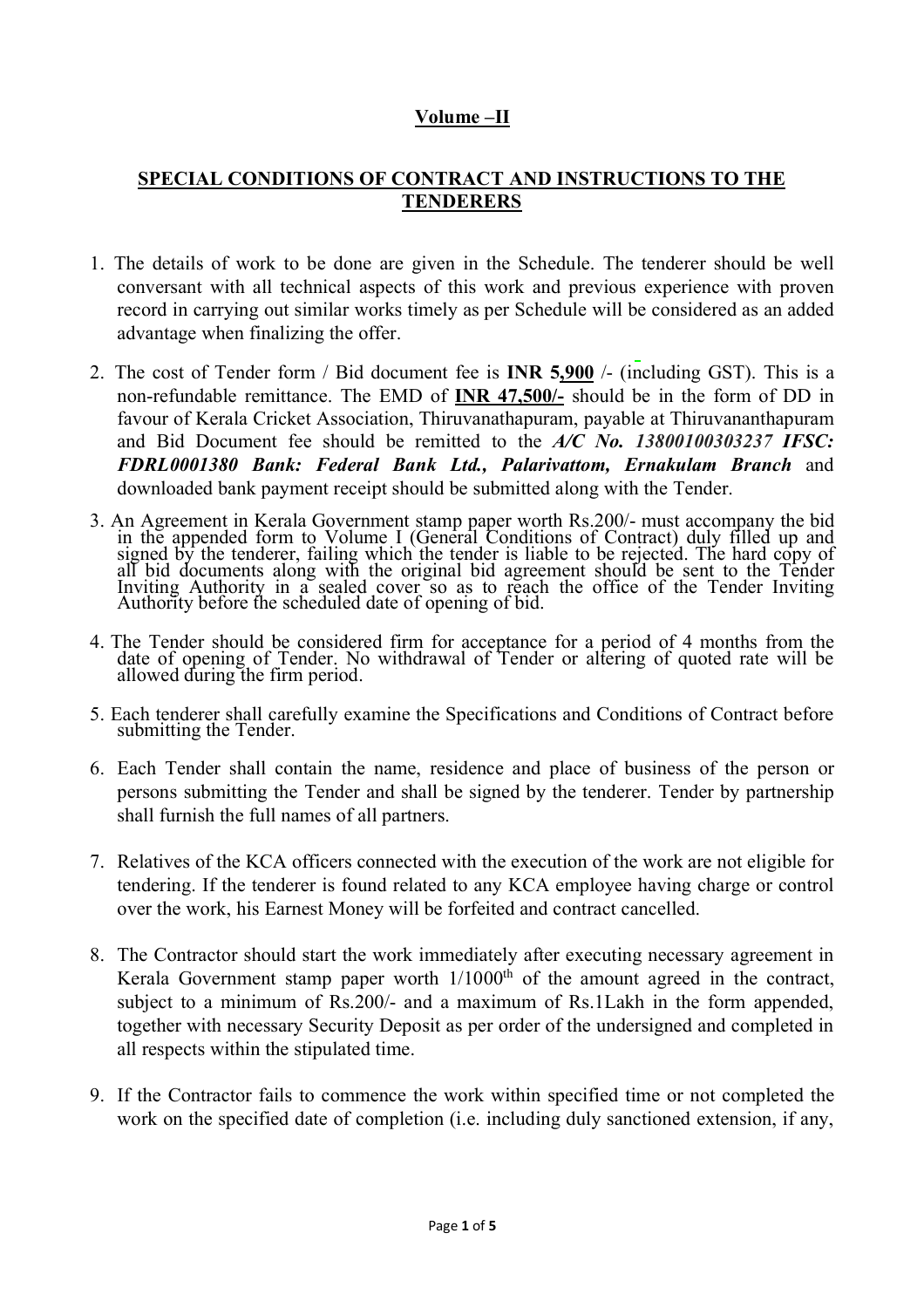without any fines or recovery towards liquidated damages), recovery against liquidated damages as per the relevant clauses of 'General Conditions of Contract and Instructions to Tenderers' will automatically be enforced subject to a maximum of 10% of estimated amount of work or contract amount whichever is higher from any amount due to the Contractor. If this amount is not sufficient, this will be recovered by way of prevailing law in force.

- 10.If any additional item of work has to be done for the proper/satisfactory completion of any item of the work as envisaged by this contract in the opinion of the Engineer-in-charge which is not mentioned in the Schedule of Work or elsewhere, the Contractor has to do the same at his same quoted rate. The rate quoted shall include all such expenses and no other claim in this regard will be allowed in any manner.
- *11.*After awarding the work, the Contractor should submit a programme /schedule for the work on fortnightly basis for the total period of work (duration of work). The work shall be commenced immediately after executing the agreed and shall be completed within *03 months positively.*
- 12.The Contractor or a person, duly authorized by the Contractor and technically competent shall be present at site during the course of execution of work. The letter, authorizing the person shall be submitted to the Engineer-in-charge prior to the commencement of work.
- 13.The programme and scheduling of work may have to be made and modified to suit the progress and programmes of such other contract agencies involved in the execution of similar work at the site.
- 14.The Contractor shall be responsible for maintaining good order in the work site and shall employ such officers, watchmen or persons as may be required. Unauthorized persons may be excluded from the work site. The Contractor shall ensure that the work and peaceful atmosphere in the above place is not disturbed due to the work carried out at site.
- 15.Each and every Contractor should co-operate fully with all other agencies, who have undertaken work in the same compound.
- 16.All features including necessary labour for carrying out field tests shall be provided by the Contractor without any extra cost.
- 17.The Contractor shall pay his own labourers the minimum wages as applicable in the area plus fringe benefits and other customary benefits that are or may become payable in the locality. As such, increase in the minimum wages, fringe benefits and other customary benefits that the Contractor may have to pay from time to time either based on conciliation or otherwise will not be reimbursed by the KCA.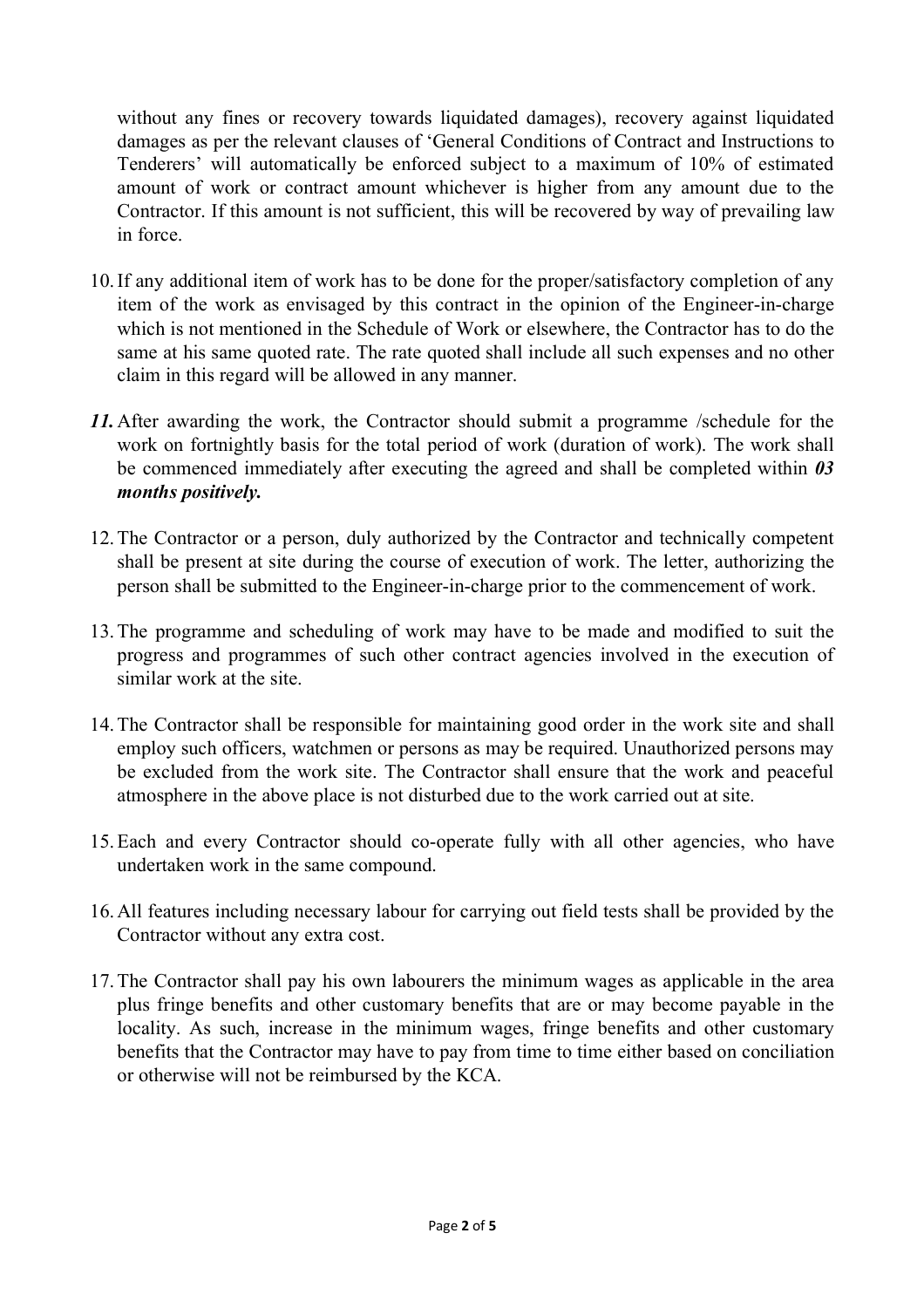- 18.The Contractor will have to make his own arrangements for the accommodation of his staff and workers.
- 19.The Contractor will be required to carry out the work during normal working hours on working days only.
- 20.All duties, taxes such as GST, Income Tax, recovery towards Construction Workers Welfare Fund etc. will be recovered from the bill at the rates prevailing at the time of payments in force. Any other statutory recoveries that are to be deducted from the bill as per the Government Order will be effected without any notice.
- 21.The Contractor will be required to execute extra items of work also if found necessary during the course of execution. Extra items will include only items of work highly necessary for the proper execution and completion of the work and were not provided for in the Original Contract. Extra items of work shall be taken up only on written instructions of the Engineer-in-charge.
- 22.The rates for extra items will be worked out based on the DSR at the time of inviting the bids, irrespective of the time of execution of the extra items of work. This means the rates of labour, materials and other charges shall be same in the schedule of rates on which the tender was based. The rate once fixed for an item will not be varied during the currency of the contract. The rates for the extra items are worked out based on the schedule of rates, applicable to the original accepted schedule. This means revision or increase of labour charge, cost of materials and other charges, if any, will not be considered for calculation of rates of extra items.
- 23.The Contractor has to maintain facilities at site for First Aid including adequate supply of sterilized dressing and cotton wool in a readily accessible place. The Contractor shall report all cases of accidents to the Departmental Officers and the Police, immediately after such accident occurs. He will also have to arrange medical aid necessary, any pay such as compensation as is payable according to Workmen's Compensation Act at his own risk and cost. The KCA reserves the right to withhold reasonable amount from the Contractor's bill towards such payment till the issue is settled. The KCA will not pay any such compensation or medical claim or any other type of claims on any ground.
- 24.The machinery, equipments and other valuable materials of the Contractor (if any) at work site as well as the labourers engaged for the execution of the work shall be insured by the Contractor, so that claim towards the loss/damage/accident as the case may be, due to the 'Act of God' etc. can be taken up by the **Contractor with the Insurance Company for getting his claims**. No such claims will be entertained by the KCA.
- 25.No compensation will be given to the Contractor due to the delay from the part of KCA in supplying materials if any and in providing facilities for the work. Also no claim for revision of rates will be allowed for the delay in completing the work due to the delay in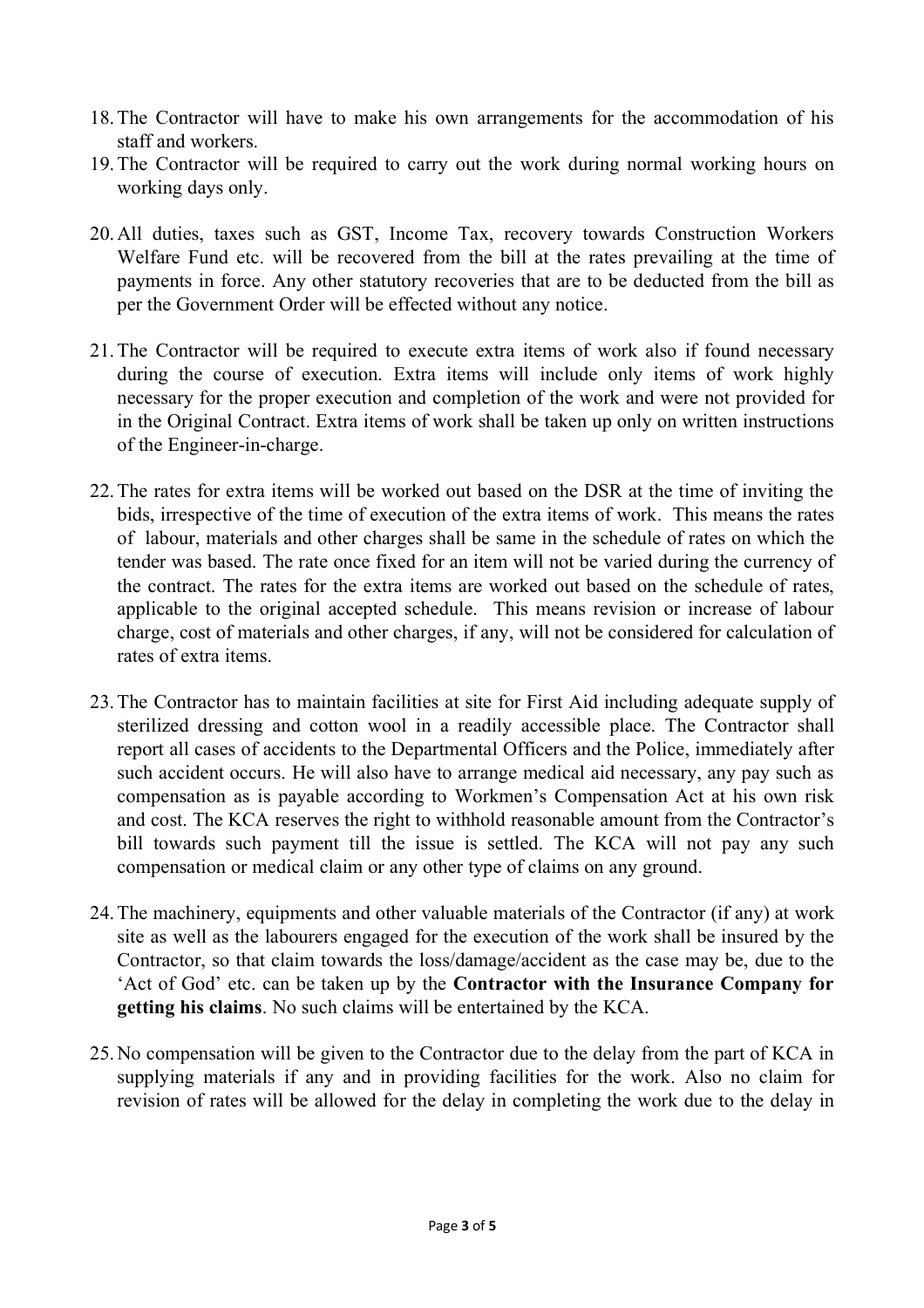supplying departmental materials if any and only extension of period of completion will be granted.

- 26.The undersigned is not bound to accept the lowest offer and reserves the right to reject any offer without assigning any reason whatsoever. Also the undersigned is empowered to change specifications, whenever found necessary.
- 27.The quantity stated in this Schedule is only approximate an the same can be increased or decreased as per the actual necessity at site. The Contractor must execute the quantity of work actually specified by the agreement authority during the course of this work without any change in agreed rate. The Tender should be quoted accordingly.
- 28.The prospective bidder should satisfy the tendering officer as to the financial and technical capabilities in carrying out similar works. If the successful bidder after issuing the work order fails to execute the work with due diligence as per the accepted time schedule, then the agreement authority will be at liberty to take out from the Contractor, such quantities as deem fit and necessary and assign such work with any of the contractors executing similar work at the risk and cost of the defaulted contractor from whom the work had been taken out.
- 29.If any loss results to the KCA due to the fault of tenderer to pay the requisite deposit, sign contract agreement or start the work, the same will be recovered from him any way including through revenue recovery proceedings. The KCA reserves the right to recover from the Contractor or tenderer any amount due to the KCA on this contract as well as by other transactions.
- 30.The tenderer must go through all the conditions stipulated above and also in the Vol I 'General Conditions of Contract and Instructions to Tenderers' (attached with Tender) and make themselves thorough with them before submitting the Tender.
- 31.Any doubt regarding any clause/sentence/phrase of this Tender should be made cleared from the office of the undersigned before submitting the Tender. If any condition or clause or sentence or even phrase of *'Special Conditions of Contract and Instructions to tenderers'* contradicts with *'General Conditions of Contract and Instructions to Tenderers'*, in meaning or in any other way, the former will stand good for the entire period of this work.
- 32.The Contractor shall execute an additional quantity of 25% over the agreed quantity, if ordered by the agreement authority. If the Contractor fails to complete the work as stated in the approved construction schedule, the KCA will invoke liquidated damages clause and penalty will be recovered at the rates proposed.
- 33.The contract shall be governed by the laws of India and Kerala for the time being in force and be subjected to the jurisdiction of the Courts in Thiruvanathapuram